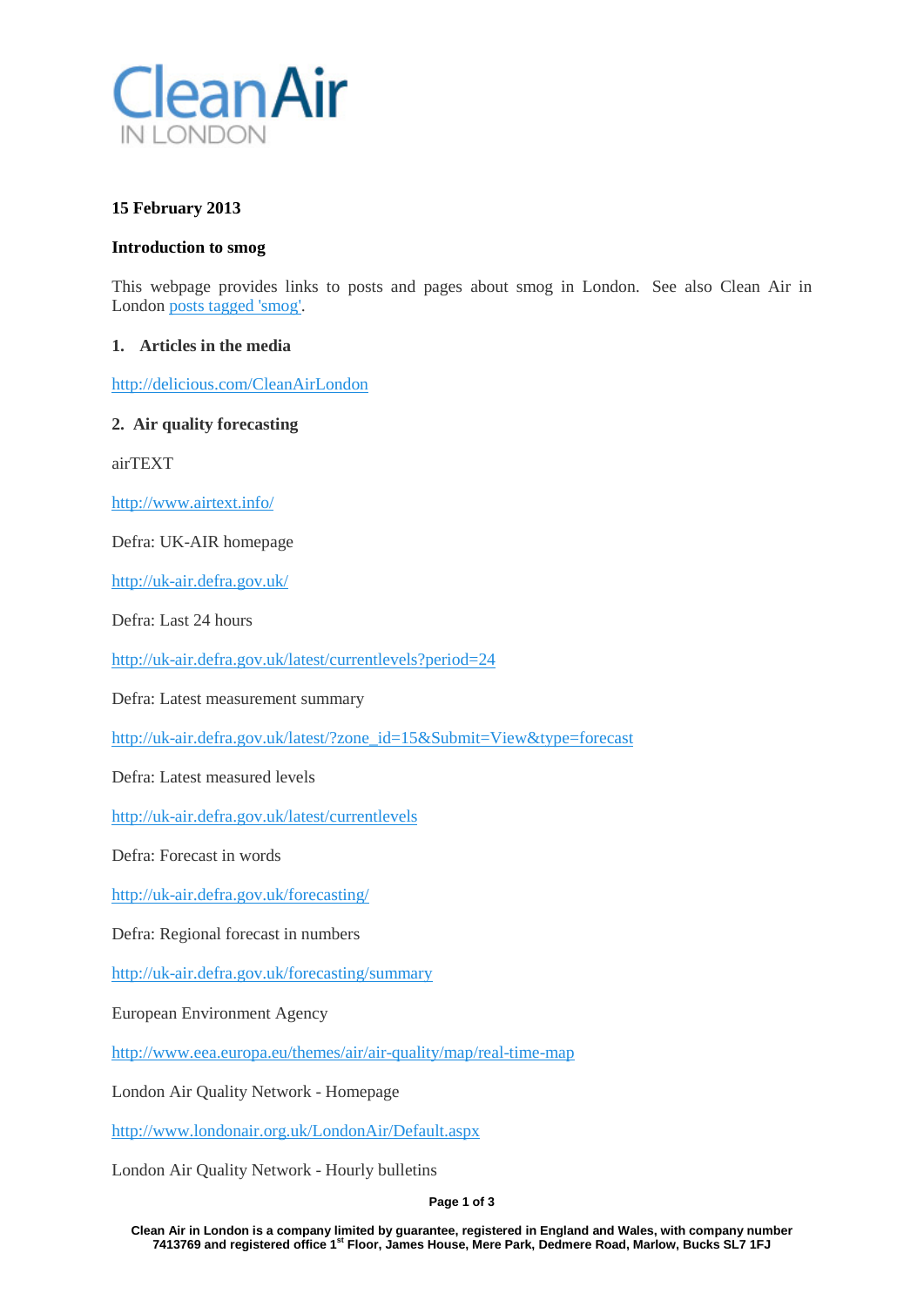

[http://www.londonair.org.uk/london/asp/publicbulletin.asp?region=0&site=&bulletin=hourly&la\\_id=](http://www.londonair.org.uk/london/asp/publicbulletin.asp?region=0&site=&bulletin=hourly&la_id=&postcode=&level=All&MapType=Google&VenueCode=&zoom=9&lat=51.431751825946115&lon=-0.17578125&Species=All&laEdge=&WhoBulletin=) [&postcode=&level=All&MapType=Google&VenueCode=&zoom=9&lat=51.431751825946115&lon](http://www.londonair.org.uk/london/asp/publicbulletin.asp?region=0&site=&bulletin=hourly&la_id=&postcode=&level=All&MapType=Google&VenueCode=&zoom=9&lat=51.431751825946115&lon=-0.17578125&Species=All&laEdge=&WhoBulletin=) [=-0.17578125&Species=All&laEdge=&WhoBulletin=](http://www.londonair.org.uk/london/asp/publicbulletin.asp?region=0&site=&bulletin=hourly&la_id=&postcode=&level=All&MapType=Google&VenueCode=&zoom=9&lat=51.431751825946115&lon=-0.17578125&Species=All&laEdge=&WhoBulletin=)

Meteo France: Monitoring atmospheric composition and climate (N.B. press submit)

[http://macc-raq.gmes](http://macc-raq.gmes-atmosphere.eu/som_ensemble.php?datemodel=20120615&mod=ENS¶m=no2&field=Mean)[atmosphere.eu/som\\_ensemble.php?datemodel=20120615&mod=ENS&param=no2&field=Mean](http://macc-raq.gmes-atmosphere.eu/som_ensemble.php?datemodel=20120615&mod=ENS¶m=no2&field=Mean)

# **3. Defra**

High pollution episode warning: First "summer-smog" of 2011

<http://www.defra.gov.uk/news/2011/04/21/summer-smog/>

Air pollution announcement in 2012

<http://www.defra.gov.uk/news/2012/04/03/air-pollution/>

## **4. Episode reports**

London Air Quality Network (use drop-down menu for text explanations)

<http://www.londonair.org.uk/london/asp/publicepisodes.asp?region=0>

## **5. Health advice**

Committee on the Medical Effects of Air Pollutants (detailed advice) - LINK CURRENTLY NOT AVAILABLE

<http://www.comeap.org.uk/documents/reports/130-review-of-the-uk-air-quality-index.html>

Mayor's Question Time: Hospital admissions and smog episodes

<http://mqt.london.gov.uk/mqt/public/question.do?id=44601>

London Air Quality Network (summary advice)

<http://www.londonair.org.uk/london/asp/airpollutionhealth.asp?HealthPage=HealthAdvice>

Research showing association between cardiovascular deaths and previous day particle number concentrations

[http://cleanairinlondon.org/wp-content/uploads/KCL-Atkinson-Fuller-Particle-numbers-and](http://cleanairinlondon.org/wp-content/uploads/KCL-Atkinson-Fuller-Particle-numbers-and-health.pdf)[health.pdf](http://cleanairinlondon.org/wp-content/uploads/KCL-Atkinson-Fuller-Particle-numbers-and-health.pdf)

## **6. Media coverage**

BBC Politics Sunday on 18 March 2012: London's air pollution levels, monitoring and EU limits

#### **Page 2 of 3**

**Clean Air in London is a company limited by guarantee, registered in England and Wales, with company number 7413769 and registered office 1st Floor, James House, Mere Park, Dedmere Road, Marlow, Bucks SL7 1FJ**